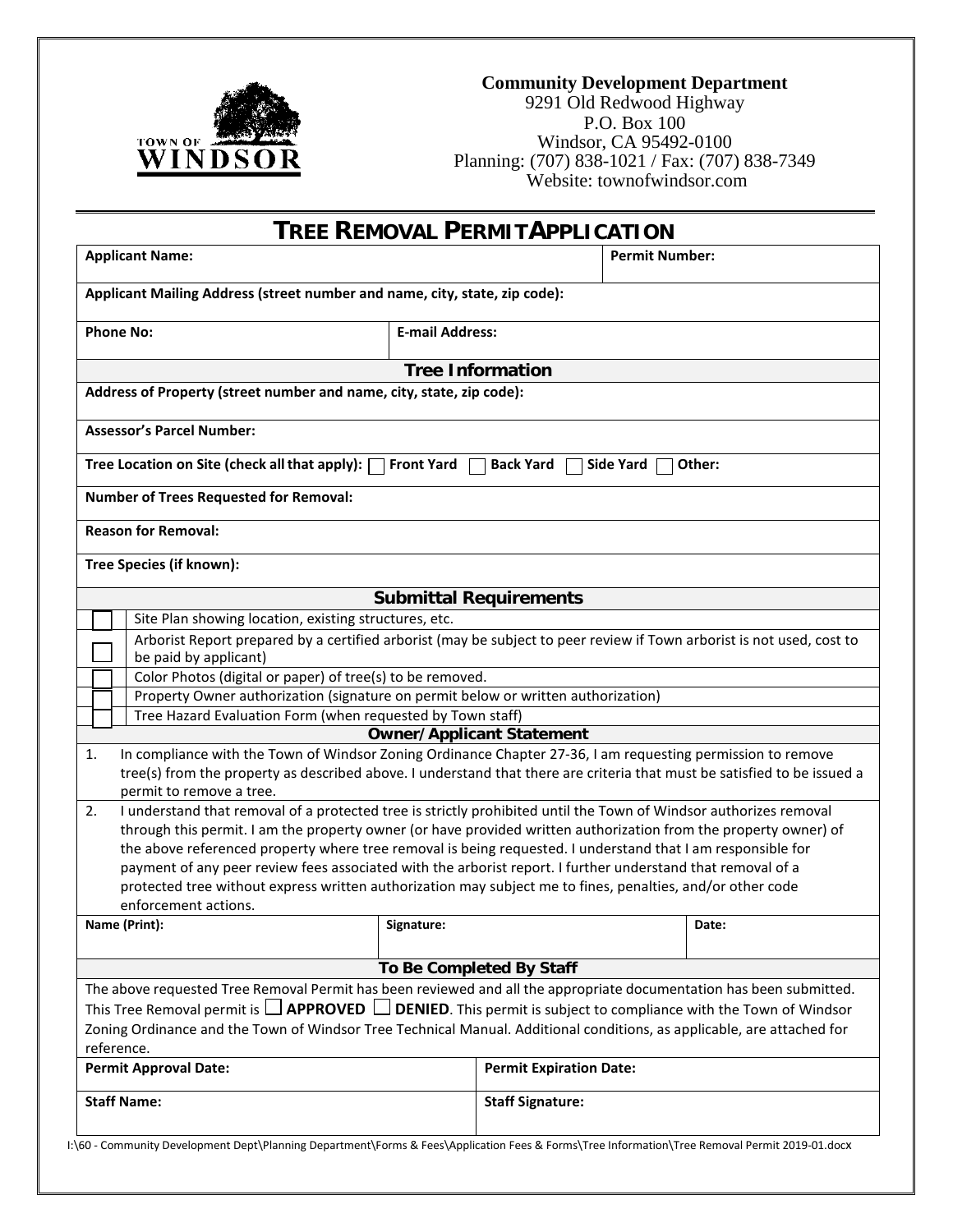## **TREE HAZARD EVALUATION FORM**

Page 1 of 2

|                                                                                                                                                                                                                                                                                                                                                                                                                                                                                                                                                                                                                                                                                                                                                                                                                                                                                                                                                                                                                                                                                                                                                                                                                                                                                                                                                                                                                                                                                                                                                                                                                                                          | Hazard Rating:                                                                                                                                                                                                                                                                                                                                     |  |  |
|----------------------------------------------------------------------------------------------------------------------------------------------------------------------------------------------------------------------------------------------------------------------------------------------------------------------------------------------------------------------------------------------------------------------------------------------------------------------------------------------------------------------------------------------------------------------------------------------------------------------------------------------------------------------------------------------------------------------------------------------------------------------------------------------------------------------------------------------------------------------------------------------------------------------------------------------------------------------------------------------------------------------------------------------------------------------------------------------------------------------------------------------------------------------------------------------------------------------------------------------------------------------------------------------------------------------------------------------------------------------------------------------------------------------------------------------------------------------------------------------------------------------------------------------------------------------------------------------------------------------------------------------------------|----------------------------------------------------------------------------------------------------------------------------------------------------------------------------------------------------------------------------------------------------------------------------------------------------------------------------------------------------|--|--|
|                                                                                                                                                                                                                                                                                                                                                                                                                                                                                                                                                                                                                                                                                                                                                                                                                                                                                                                                                                                                                                                                                                                                                                                                                                                                                                                                                                                                                                                                                                                                                                                                                                                          |                                                                                                                                                                                                                                                                                                                                                    |  |  |
| Owner: $\Box$ Public $\Box$ Private $\Box$ Unknown $\Box$ Other                                                                                                                                                                                                                                                                                                                                                                                                                                                                                                                                                                                                                                                                                                                                                                                                                                                                                                                                                                                                                                                                                                                                                                                                                                                                                                                                                                                                                                                                                                                                                                                          | $\frac{1}{3}$ + $\frac{1}{3}$ + $\frac{1}{3}$ + $\frac{1}{3}$ + $\frac{1}{3}$ + $\frac{1}{3}$ + $\frac{1}{3}$ + $\frac{1}{3}$ + $\frac{1}{3}$ + $\frac{1}{3}$ + $\frac{1}{3}$ + $\frac{1}{3}$ + $\frac{1}{3}$ + $\frac{1}{3}$ + $\frac{1}{3}$ + $\frac{1}{3}$ + $\frac{1}{3}$ + $\frac{1}{3}$ + $\frac{1$<br>Potential + of part + Rating = Rating |  |  |
|                                                                                                                                                                                                                                                                                                                                                                                                                                                                                                                                                                                                                                                                                                                                                                                                                                                                                                                                                                                                                                                                                                                                                                                                                                                                                                                                                                                                                                                                                                                                                                                                                                                          | Immediate action needed<br>П.                                                                                                                                                                                                                                                                                                                      |  |  |
| <b>TREE CHARACTERISTICS:</b>                                                                                                                                                                                                                                                                                                                                                                                                                                                                                                                                                                                                                                                                                                                                                                                                                                                                                                                                                                                                                                                                                                                                                                                                                                                                                                                                                                                                                                                                                                                                                                                                                             | Needs further inspection<br>$\Box$<br>Dead tree<br>$\Box$                                                                                                                                                                                                                                                                                          |  |  |
|                                                                                                                                                                                                                                                                                                                                                                                                                                                                                                                                                                                                                                                                                                                                                                                                                                                                                                                                                                                                                                                                                                                                                                                                                                                                                                                                                                                                                                                                                                                                                                                                                                                          |                                                                                                                                                                                                                                                                                                                                                    |  |  |
| <b>Form:</b> $\Box$ generally symmetric $\Box$ minor asymmetry $\Box$ major asymmetry $\Box$ stump sprout $\Box$ stag-headed<br><b>Crown class:</b> $\Box$ dominant $\Box$ co-dominant $\Box$ intermediate $\Box$ suppressed<br>Live crown ratio: ______% Age class: $\Box$ young $\Box$ semi-mature $\Box$ mature $\Box$ over-mature/senescent<br><b>Pruning history:</b> $\Box$ crown-cleaned $\Box$ excessively thinned $\Box$ topped $\Box$ crown raised $\Box$ pollarded $\Box$ flush cuts<br>$\Box$ crown reduced $\Box$ cable/braced $\Box$ none $\Box$ multiple pruning events Approx. dates:<br>Special Value: $\Box$ specimen $\Box$ heritage/historic $\Box$ wildlife $\Box$ unusual $\Box$ street tree $\Box$ shade $\Box$ screen<br>$\Box$ indigenous $\Box$ protected by government agency                                                                                                                                                                                                                                                                                                                                                                                                                                                                                                                                                                                                                                                                                                                                                                                                                                                 |                                                                                                                                                                                                                                                                                                                                                    |  |  |
| <b>TREE HEALTH:</b><br><b>Foliage color:</b> $\Box$ normal $\Box$ chlorotic $\Box$ necrotic Epicarmics? $\Box$ Y $\Box$ N<br><b>Foliage density:</b> $\Box$ normal $\Box$ sparse <b>Leaf size:</b> $\Box$ normal $\Box$ small<br>Annual shoot growth: □ excellent □ average □ poor □                                                                                                                                                                                                                                                                                                                                                                                                                                                                                                                                                                                                                                                                                                                                                                                                                                                                                                                                                                                                                                                                                                                                                                                                                                                                                                                                                                     | Growth obstruction: __________<br>$\Box$ stakes $\Box$ wires/ties $\Box$ signs $\Box$ cables                                                                                                                                                                                                                                                       |  |  |
| Woundwood development: $\square$ excellent $\square$ average $\square$ poor $\square$ none<br>Vigor class: $\square$ excellent $\square$ average $\square$ fair $\square$ poor                                                                                                                                                                                                                                                                                                                                                                                                                                                                                                                                                                                                                                                                                                                                                                                                                                                                                                                                                                                                                                                                                                                                                                                                                                                                                                                                                                                                                                                                           | Twig dieback? $\Box Y \Box N$                                                                                                                                                                                                                                                                                                                      |  |  |
| <b>SITE CONDITIONS:</b><br><b>Site character:</b> $\Box$ residence $\Box$ commercial $\Box$ industrial $\Box$ park $\Box$ open space $\Box$ natural $\Box$ woodland forest<br><b>Landscape type:</b> $\Box$ parkway $\Box$ raised bed $\Box$ container $\Box$ mound $\Box$ lawn $\Box$ shrub border $\Box$ wind break<br><b>Irrigation:</b> $\Box$ none $\Box$ adequate $\Box$ inadequate $\Box$ excessive $\Box$ truck welted<br><b>Recent site disturbance?</b> $\Box Y \Box N \Box$ construction $\Box$ soil disturbance $\Box$ grade change $\Box$ line clearing $\Box$ site clearing<br>% dripline paved: $\Box$ 0% $\Box$ 10-25% $\Box$ 25-50% $\Box$ 50-75% $\Box$ 75-100% Pavement lifted: $\Box$ Y $\Box$ N<br>% dripline w/ill soil: $\Box$ 0% $\Box$ 10-25% $\Box$ 25-50% $\Box$ 50-75% $\Box$ 75-100%<br>% dripline grade lowered: $\Box 0\%$ $\Box 10\text{-}25\%$ $\Box 25\text{-}50\%$ $\Box 50\text{-}75\%$ $\Box 75\text{-}100\%$<br><b>Soil problem:</b> $\Box$ drainage $\Box$ shallow $\Box$ compacted $\Box$ drought $\Box$ saline $\Box$ alkaline $\Box$ acrid $\Box$ small-volume<br>$\Box$ disease center $\Box$ history of fail $\Box$ clay $\Box$ expansive $\Box$ slope ______ $\Box$ aspect ______<br><b>Obstructions:</b> $\Box$ lights $\Box$ signage $\Box$ line-of-site $\Box$ view $\Box$ overhead lines $\Box$ underground utilities $\Box$ traffic<br><b>Exposure to wind:</b> $\Box$ single tree $\Box$ below canopy $\Box$ above canopy $\Box$ recently exposed $\Box$ windward, canopy edge<br>$\Box$ area prone to windthrow<br><b>Occurrence of snow/ice storms:</b> $\Box$ never $\Box$ seldom $\Box$ regularly |                                                                                                                                                                                                                                                                                                                                                    |  |  |
| <b>TARGET:</b><br>Use under tree: $\Box$ building $\Box$ parking $\Box$ traffic $\Box$ pedestrian $\Box$ recreation $\Box$ landscape $\Box$ hardscape<br>Can target be moved? $\Box Y \Box N$ Can use be restricted? $\Box Y \Box N$<br><b>Occupancy:</b> $\Box$ occasional use $\Box$ intermittent use $\Box$ frequent use $\Box$ constant use                                                                                                                                                                                                                                                                                                                                                                                                                                                                                                                                                                                                                                                                                                                                                                                                                                                                                                                                                                                                                                                                                                                                                                                                                                                                                                          |                                                                                                                                                                                                                                                                                                                                                    |  |  |